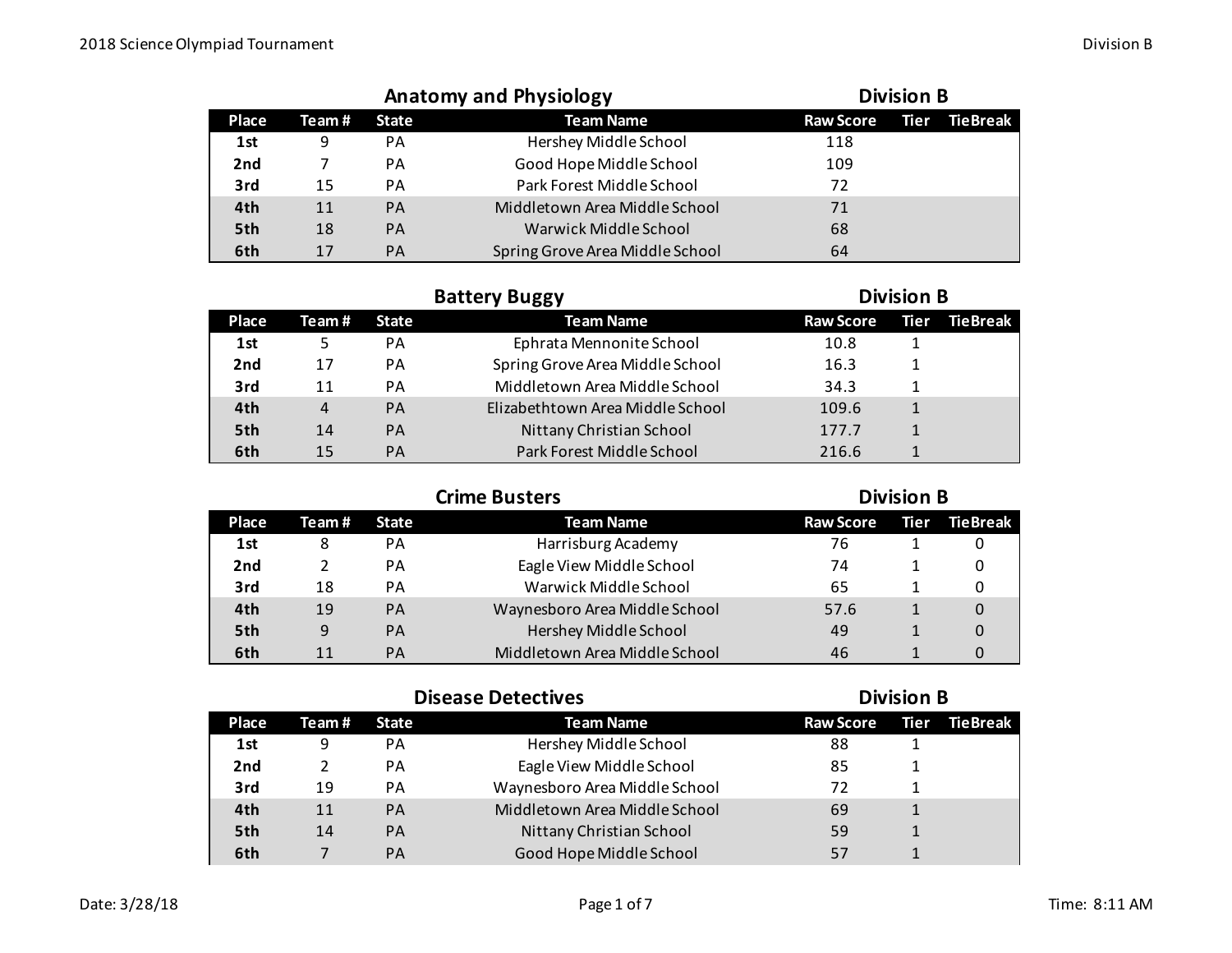|                 |       | <b>Dynamic Planet</b> | <b>Division B</b>                |                  |      |          |
|-----------------|-------|-----------------------|----------------------------------|------------------|------|----------|
| Place           | Team# | <b>State</b>          | <b>Team Name</b>                 | <b>Raw Score</b> | Tier | TieBreak |
| 1st             | 2     | PА                    | Eagle View Middle School         | 74               |      |          |
| 2 <sub>nd</sub> | 15    | PA                    | Park Forest Middle School        | 68               |      |          |
| 3rd             |       | PА                    | Good Hope Middle School          | 53               |      |          |
| 4th             | 9     | <b>PA</b>             | Hershey Middle School            | 48               |      |          |
| 5th             | 4     | <b>PA</b>             | Elizabethtown Area Middle School | 43               |      |          |
| 6th             | 6     | <b>PA</b>             | Garden Spot Middle School        | 41               |      |          |

|                 |        |              | <b>Division B</b>               |                  |      |          |
|-----------------|--------|--------------|---------------------------------|------------------|------|----------|
| <b>Place</b>    | Team # | <b>State</b> | <b>Team Name</b>                | <b>Raw Score</b> | Tier | TieBreak |
| 1st             | 9      | PA           | Hershey Middle School           | 79               |      |          |
| 2 <sub>nd</sub> | 17     | PA           | Spring Grove Area Middle School | 61               |      |          |
| 3rd             |        | PA           | Eagle View Middle School        | 59               |      |          |
| 4th             | 19     | PA           | Waynesboro Area Middle School   | 55.5             |      |          |
| 5th             |        | PA           | Good Hope Middle School         | 53               |      |          |
| 6th             | 15     | PA           | Park Forest Middle School       | 46               |      |          |

|                 |        | <b>Experimental Design</b> | <b>Division B</b>                |                  |      |          |
|-----------------|--------|----------------------------|----------------------------------|------------------|------|----------|
| Place           | Team # | <b>State</b>               | <b>Team Name</b>                 | <b>Raw Score</b> | Tier | TieBreak |
| 1st             |        | PА                         | Eagle View Middle School         | 103              |      | 0        |
| 2 <sub>nd</sub> | 4      | PA                         | Elizabethtown Area Middle School | 101              |      | 0        |
| 3rd             |        | PA                         | Good Hope Middle School          | 82               |      | 0        |
| 4th             | 15     | PA                         | Park Forest Middle School        | 81               |      | $\Omega$ |
| 5th             | 3      | PA                         | Eastern York Middle School       | 80               |      | 0        |
| 6th             | 9      | <b>PA</b>                  | Hershey Middle School            | 77               |      | 0        |

|                 | <b>Fast Facts</b> |              |                                  |                  |      | <b>Division B</b> |  |  |  |
|-----------------|-------------------|--------------|----------------------------------|------------------|------|-------------------|--|--|--|
| <b>Place</b>    | Team #            | <b>State</b> | <b>Team Name</b>                 | <b>Raw Score</b> | Tier | <b>TieBreak</b>   |  |  |  |
| 1st             | 6                 | PА           | Garden Spot Middle School        | 300              |      |                   |  |  |  |
| 2 <sub>nd</sub> |                   | PA           | Good Hope Middle School          | 290              |      |                   |  |  |  |
| 3rd             |                   | PА           | Eagle View Middle School         | 205              |      | 0.1               |  |  |  |
| 4th             | 4                 | PA           | Elizabethtown Area Middle School | 205              |      |                   |  |  |  |
| 5th             | 15                | PA           | Park Forest Middle School        | 160              |      |                   |  |  |  |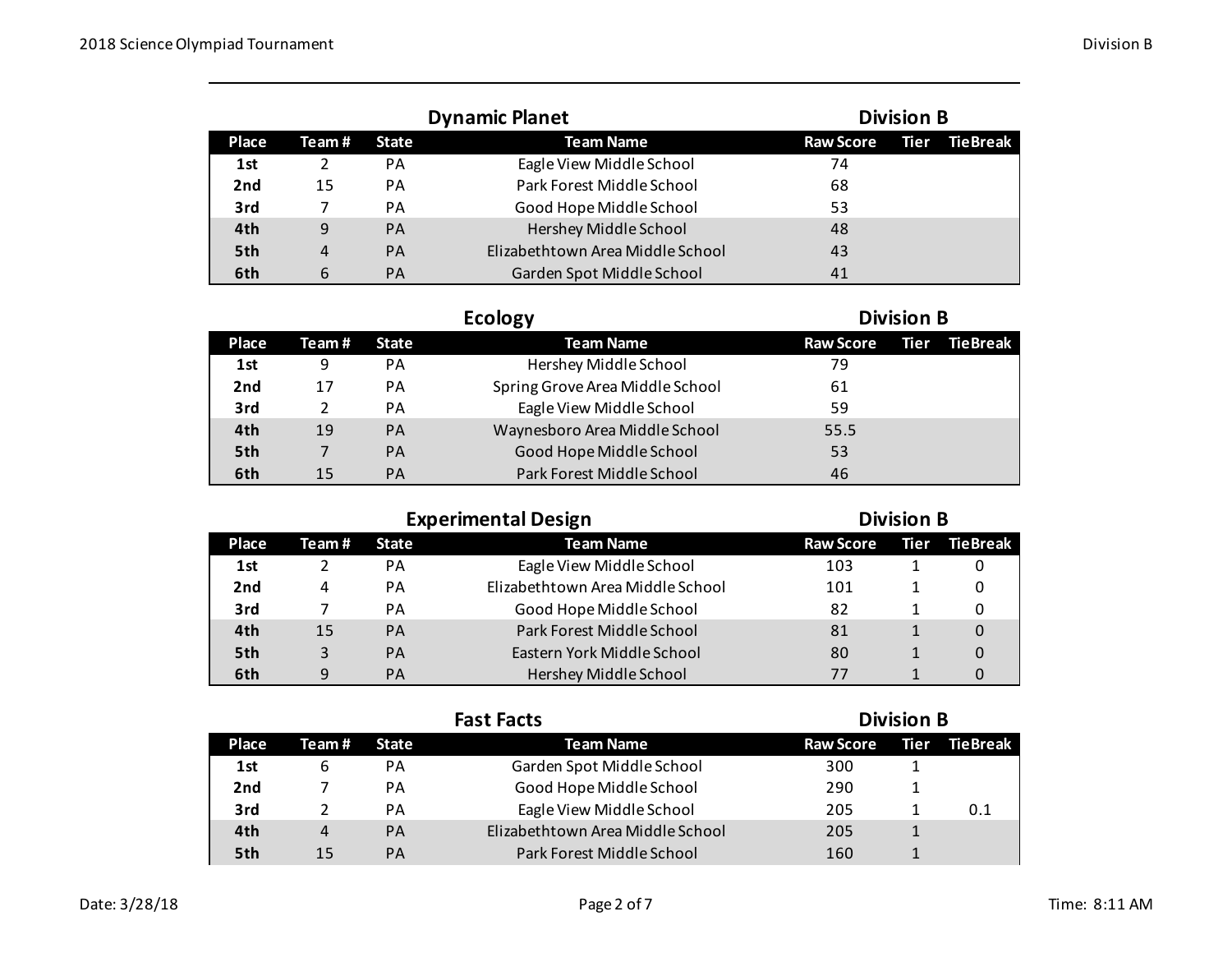$\blacksquare$ 

 $\sim$ 

| 6th             | 9      | <b>PA</b>    | Hershey Middle School            | 142              |      |                 |
|-----------------|--------|--------------|----------------------------------|------------------|------|-----------------|
|                 |        |              | <b>Division B</b>                |                  |      |                 |
| Place           | Team # | <b>State</b> | <b>Team Name</b>                 | <b>Raw Score</b> | Tier | <b>TieBreak</b> |
| 1st             |        | <b>PA</b>    | Eagle View Middle School         | 73               |      |                 |
| 2 <sub>nd</sub> | 4      | <b>PA</b>    | Elizabethtown Area Middle School | 70               |      |                 |
| 3rd             | 9      | PA           | Hershey Middle School            | 47               |      |                 |
| 4th             | 6      | <b>PA</b>    | Garden Spot Middle School        | 46               | 1    |                 |
| 5th             | 3      | <b>PA</b>    | Eastern York Middle School       | 45               |      | 1               |
| 6th             |        | <b>PA</b>    | Good Hope Middle School          | 45               |      |                 |

| <b>Hovercraft</b> |        |              |                                 | <b>Division B</b> |  |               |
|-------------------|--------|--------------|---------------------------------|-------------------|--|---------------|
| Place             | Team # | <b>State</b> | <b>Team Name</b>                | <b>Raw Score</b>  |  | Tier TieBreak |
| 1st               | 17     | PA           | Spring Grove Area Middle School | 72.036            |  |               |
| 2 <sub>nd</sub>   | 11     | PА           | Middletown Area Middle School   | 63.432            |  |               |
| 3rd               | 18     | PA           | Warwick Middle School           | 57.371            |  |               |
| 4th               | 7      | PA           | Good Hope Middle School         | 56.342            |  |               |
| 5th               |        | PA           | Eagle View Middle School        | 53.5              |  |               |
| 6th               | 9      | PA           | Hershey Middle School           | 35.285            |  |               |

|                 | <b>Division B</b> |              |                                 |                  |  |               |
|-----------------|-------------------|--------------|---------------------------------|------------------|--|---------------|
| Place           | Team#             | <b>State</b> | <b>Team Name</b>                | <b>Raw Score</b> |  | Tier TieBreak |
| 1st             |                   | PА           | Eagle View Middle School        | 28               |  |               |
| 2 <sub>nd</sub> | 15                | PA           | Park Forest Middle School       | 27               |  |               |
| 3rd             | 19                | PA           | Waynesboro Area Middle School   | 25               |  |               |
| 4th             | 11                | <b>PA</b>    | Middletown Area Middle School   | 23               |  |               |
| 5th             |                   | <b>PA</b>    | Good Hope Middle School         | 23               |  | 0             |
| 6th             | 17                | PA           | Spring Grove Area Middle School | 22               |  |               |

|                 | <b>Microbe Mission</b> |    |                           |                  | <b>Division B</b> |          |  |  |
|-----------------|------------------------|----|---------------------------|------------------|-------------------|----------|--|--|
| Place           | Team# State            |    | Team Name                 | <b>Raw Score</b> | l Tier I          | TieBreak |  |  |
| 1st             |                        | PА | Good Hope Middle School   | 90               |                   |          |  |  |
| 2 <sub>nd</sub> | 9                      | PА | Hershey Middle School     | 82               |                   |          |  |  |
| 3rd             |                        | PА | Eagle View Middle School  | 82               |                   |          |  |  |
| 4th             | 15                     | PA | Park Forest Middle School | 79               |                   |          |  |  |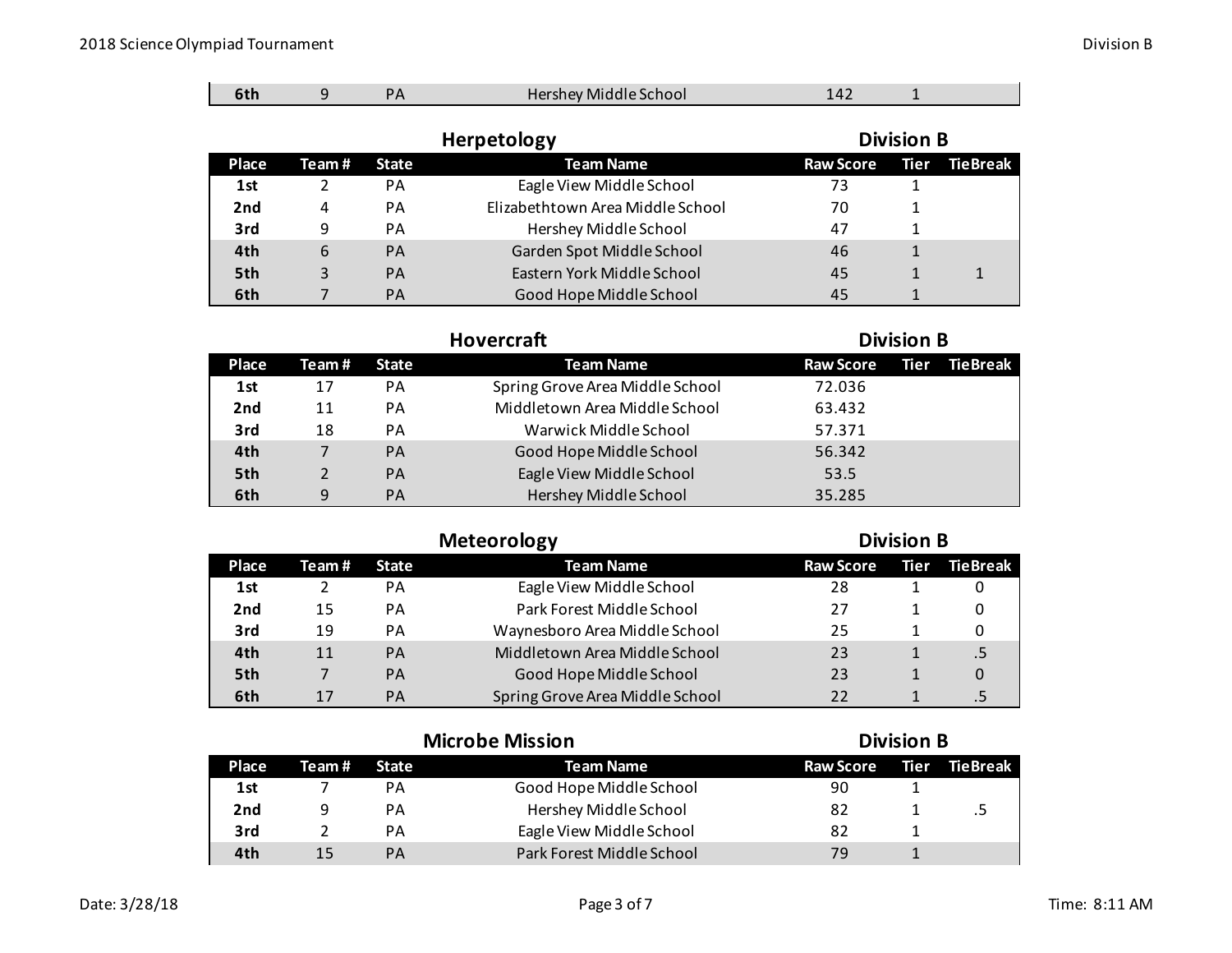|  | Garden Spot Middle School |  |  |
|--|---------------------------|--|--|
|  | Nittany Christian School  |  |  |

|                 |               |              | <b>Mystery Architecture</b>     | <b>Division B</b> |  |               |  |
|-----------------|---------------|--------------|---------------------------------|-------------------|--|---------------|--|
| <b>Place</b>    | Team #        | <b>State</b> | <b>Team Name</b>                | <b>Raw Score</b>  |  | Tier TieBreak |  |
| 1st             |               | PA           | Ephrata Mennonite School        | 113               |  |               |  |
| 2 <sub>nd</sub> | 14            | PА           | Nittany Christian School        | 91.4              |  |               |  |
| 3rd             | 6             | PА           | Garden Spot Middle School       | 87.3              |  |               |  |
| 4th             | $\mathcal{D}$ | <b>PA</b>    | Eagle View Middle School        | 85.9              |  |               |  |
| 5th             | 17            | PA           | Spring Grove Area Middle School | 73.8              |  |               |  |
| 6th             | 9             | <b>PA</b>    | Hershey Middle School           | 73.6              |  |               |  |

|                 |        |           | Optics                        | <b>Division B</b> |      |          |
|-----------------|--------|-----------|-------------------------------|-------------------|------|----------|
| Place           | Team # | State     | <b>Team Name</b>              | <b>Raw Score</b>  | Tier | TieBreak |
| 1st             | 9      | PA        | Hershey Middle School         | 92.77             |      |          |
| 2 <sub>nd</sub> |        | PA        | Eagle View Middle School      | 83.92             |      |          |
| 3rd             | 19     | PA        | Waynesboro Area Middle School | 69.34             |      |          |
| 4th             | 15     | <b>PA</b> | Park Forest Middle School     | 68.00             |      |          |
| 5th             | 6      | <b>PA</b> | Garden Spot Middle School     | 52.12             |      |          |
| 6th             | 18     | <b>PA</b> | Warwick Middle School         | 48.34             |      |          |

|  |  |  |  | <b>Potions and Poisons</b> |
|--|--|--|--|----------------------------|
|--|--|--|--|----------------------------|

## **Division B**

| <b>Place</b> | Team # | <b>State</b> | <b>Team Name</b>                | Raw Score Tier | <b>← TieBreak</b> \ |
|--------------|--------|--------------|---------------------------------|----------------|---------------------|
| 1st          | 15     | PА           | Park Forest Middle School       | 69.5           |                     |
| 2nd          | 9      | PА           | Hershey Middle School           | 44.5           |                     |
| 3rd          | 11     | PA           | Middletown Area Middle School   | 42             |                     |
| 4th          | 17     | <b>PA</b>    | Spring Grove Area Middle School | 40.5           |                     |
| 5th          | 3      | <b>PA</b>    | Eastern York Middle School      | 39             |                     |
| 6th          |        | <b>PA</b>    | Good Hope Middle School         | 37.5           |                     |

|       |             |    | <b>Road Scholar</b>             | <b>Division B</b><br><b>TieBreak</b><br>Raw Score Tier |  |  |
|-------|-------------|----|---------------------------------|--------------------------------------------------------|--|--|
| Place | Team# State |    | Team Name                       |                                                        |  |  |
| 1st   |             | PА | Eagle View Middle School        | 32                                                     |  |  |
| 2nd   | 12          | PА | Millersburg Area Middle Aschool | 30                                                     |  |  |
| 3rd   | 17          | PA | Spring Grove Area Middle School | 24                                                     |  |  |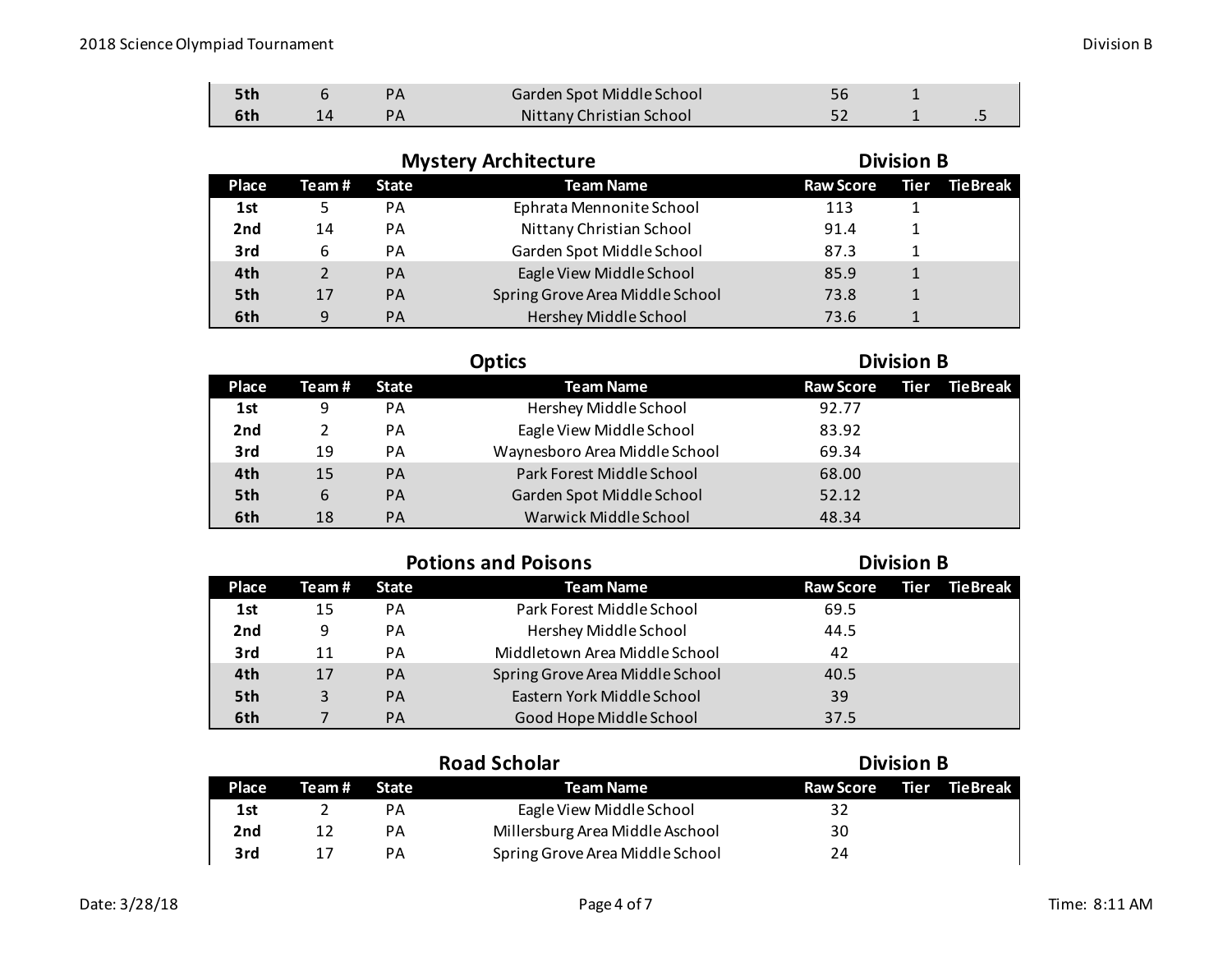| 4th | PА | Park Forest Middle School        |    |  |
|-----|----|----------------------------------|----|--|
| 5th | PА | Elizabethtown Area Middle School |    |  |
| 6th | PА | Waynesboro Area Middle School    | 20 |  |

|                 |        | <b>Rocks and Minerals</b> |                                  | <b>Division B</b> |  |               |
|-----------------|--------|---------------------------|----------------------------------|-------------------|--|---------------|
| Place           | Team # | <b>State</b>              | <b>Team Name</b>                 | <b>Raw Score</b>  |  | Tier TieBreak |
| 1st             | 3      | PA                        | Eastern York Middle School       | 69.75             |  |               |
| 2 <sub>nd</sub> | 9      | PA                        | Hershey Middle School            | 62.25             |  |               |
| 3rd             | 17     | PA                        | Spring Grove Area Middle School  | 61.75             |  |               |
| 4th             | 12     | PA                        | Millersburg Area Middle Aschool  | 58.25             |  |               |
| 5th             | 4      | PA                        | Elizabethtown Area Middle School | 56                |  |               |
| 6th             |        | PА                        | Eagle View Middle School         | 51                |  |               |

|              | <b>Roller Coaster</b> |              |                                 |                  | <b>Division B</b> |          |  |
|--------------|-----------------------|--------------|---------------------------------|------------------|-------------------|----------|--|
| <b>Place</b> | Team #                | <b>State</b> | <b>Team Name</b>                | <b>Raw Score</b> | Tier              | TieBreak |  |
| 1st          | 11                    | PA           | Middletown Area Middle School   | 243              |                   |          |  |
| 2nd          | 9                     | PA           | Hershey Middle School           | 225              |                   |          |  |
| 3rd          |                       | PA           | Eagle View Middle School        | 217              |                   |          |  |
| 4th          | 18                    | PA           | Warwick Middle School           | 177              |                   |          |  |
| 5th          | 17                    | PA           | Spring Grove Area Middle School | 169              |                   |          |  |
| 6th          |                       | PA           | Good Hope Middle School         | 158              |                   |          |  |

|                 |        |              | <b>Solar System</b>           | <b>Division B</b> |  |               |
|-----------------|--------|--------------|-------------------------------|-------------------|--|---------------|
| <b>Place</b>    | Team # | <b>State</b> | <b>Team Name</b>              | <b>Raw Score</b>  |  | Tier TieBreak |
| 1st             | 15     | PА           | Park Forest Middle School     | 27                |  |               |
| 2 <sub>nd</sub> | 2      | PA           | Eagle View Middle School      | 25                |  | 0.1           |
| 3rd             | 14     | PА           | Nittany Christian School      | 25                |  |               |
| 4th             | 19     | <b>PA</b>    | Waynesboro Area Middle School | 22                |  |               |
| 5th             | 9      | <b>PA</b>    | Hershey Middle School         | 21                |  |               |
| 6th             | 11     | PА           | Middletown Area Middle School | 20                |  |               |

|                 |        | Thermodynamics | <b>Division B</b>        |                         |  |
|-----------------|--------|----------------|--------------------------|-------------------------|--|
| Place           | Team # | <b>State</b>   | Team Name                | Raw Score Tier TieBreak |  |
| 1st             |        | PА             | Eagle View Middle School | 78.9                    |  |
| 2 <sub>nd</sub> |        | PА             | Good Hope Middle School  | 75.4                    |  |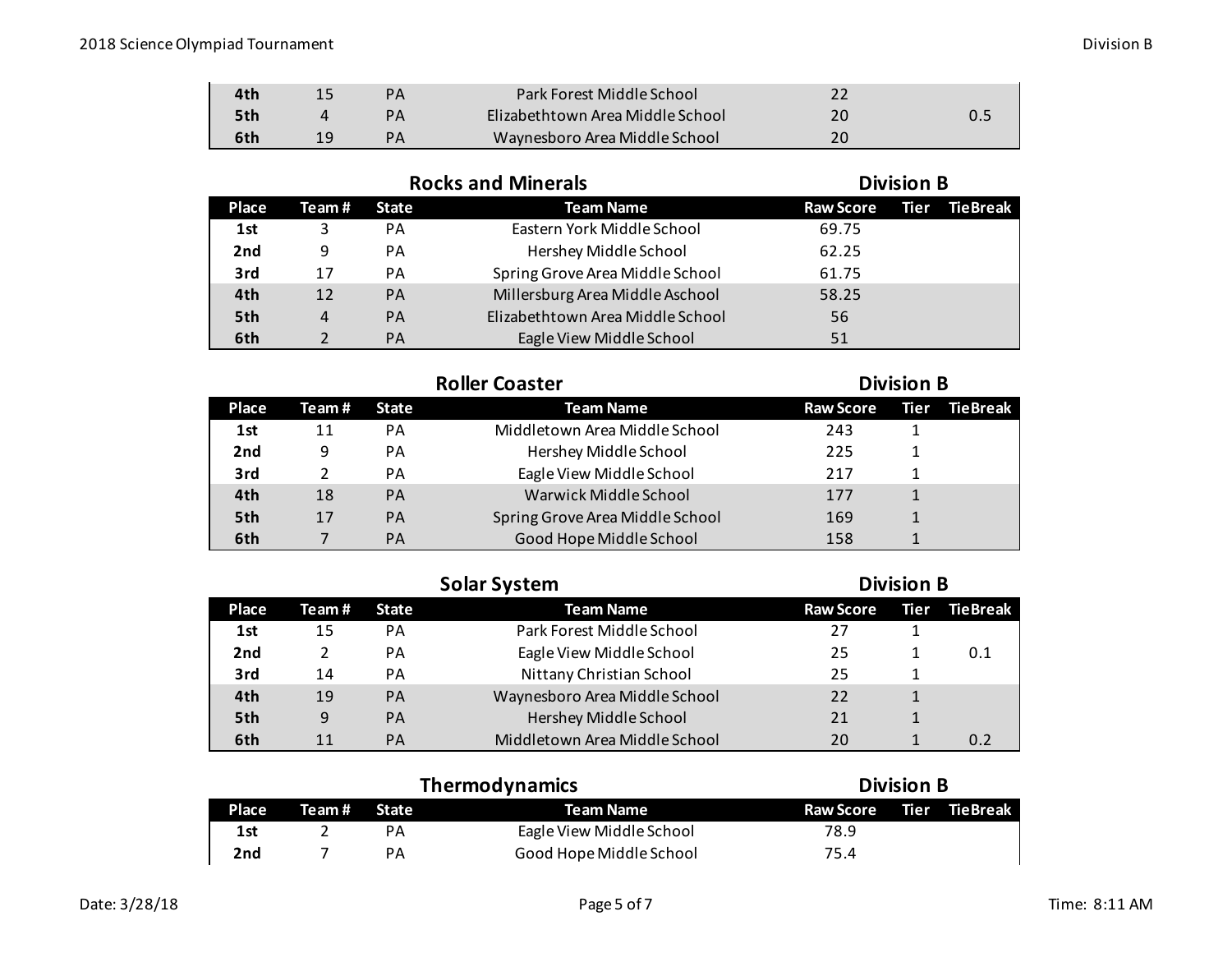| 3rd | q  | PА | Hershey Middle School      | 71.2 |  |
|-----|----|----|----------------------------|------|--|
| 4th | 15 | PА | Park Forest Middle School  | 63.8 |  |
| 5th |    | PА | Eastern York Middle School | 49.1 |  |
| 6th | 18 | PА | Warwick Middle School      | 46.5 |  |

|                 |               | Towers       |                                 |                  | <b>Division B</b> |          |  |
|-----------------|---------------|--------------|---------------------------------|------------------|-------------------|----------|--|
| Place           | Team #        | <b>State</b> | <b>Team Name</b>                | <b>Raw Score</b> | Tier              | TieBreak |  |
| 1st             | 18            | PА           | Warwick Middle School           | 859.70           |                   |          |  |
| 2 <sub>nd</sub> | $\mathfrak z$ | PА           | Eagle View Middle School        | 751.72           |                   |          |  |
| 3rd             | 17            | PA           | Spring Grove Area Middle School | 719.87           |                   |          |  |
| 4th             | 5             | PA           | Ephrata Mennonite School        | 690.93           |                   |          |  |
| 5th             | 15            | PA           | Park Forest Middle School       | 632.65           |                   |          |  |
| 6th             | 12            | <b>PA</b>    | Millersburg Area Middle Aschool | 623.18           |                   |          |  |

|       |               |              | <b>Wright Stuff</b>             | <b>Division B</b> |      |                 |
|-------|---------------|--------------|---------------------------------|-------------------|------|-----------------|
| Place | Team#         | <b>State</b> | <b>Team Name</b>                | <b>Raw Score</b>  | Tier | <b>TieBreak</b> |
| 1st   | 11            | <b>PA</b>    | Middletown Area Middle School   | 54.32             |      |                 |
| 2nd   | 17            | PA           | Spring Grove Area Middle School | 38.30             |      |                 |
| 3rd   |               | PA           | Good Hope Middle School         | 24.27             |      |                 |
| 4th   | 9             | <b>PA</b>    | Hershey Middle School           | 22.94             |      |                 |
| 5th   | $\mathcal{P}$ | <b>PA</b>    | Eagle View Middle School        | 21.41             |      |                 |
| 6th   | 19            | PA           | Waynesboro Area Middle School   | 12.45             |      |                 |

|                 |        |              | Write It Do It                  | <b>Division B</b> |      |          |
|-----------------|--------|--------------|---------------------------------|-------------------|------|----------|
| <b>Place</b>    | Team # | <b>State</b> | <b>Team Name</b>                | <b>Raw Score</b>  | Tier | TieBreak |
| 1st             | 14     | PA           | Nittany Christian School        | 49                |      |          |
| 2 <sub>nd</sub> | 6      | <b>PA</b>    | Garden Spot Middle School       | 46                |      |          |
| 3rd             |        | PA           | Central Dauphin Middle School   | 42                |      |          |
| 4th             | 12     | <b>PA</b>    | Millersburg Area Middle Aschool | 41                |      | 0.5      |
| 5th             | 18     | <b>PA</b>    | Warwick Middle School           | 41                |      |          |
| 6th             | 11     | PА           | Middletown Area Middle School   | 37                |      |          |

|              |             | <b>Overall Team Results</b> | <b>Division B</b> |
|--------------|-------------|-----------------------------|-------------------|
| <b>Place</b> | Team# State | Team Name                   | <b>Raw Score</b>  |
| 1st          |             | Eagle View Middle School    | 78                |